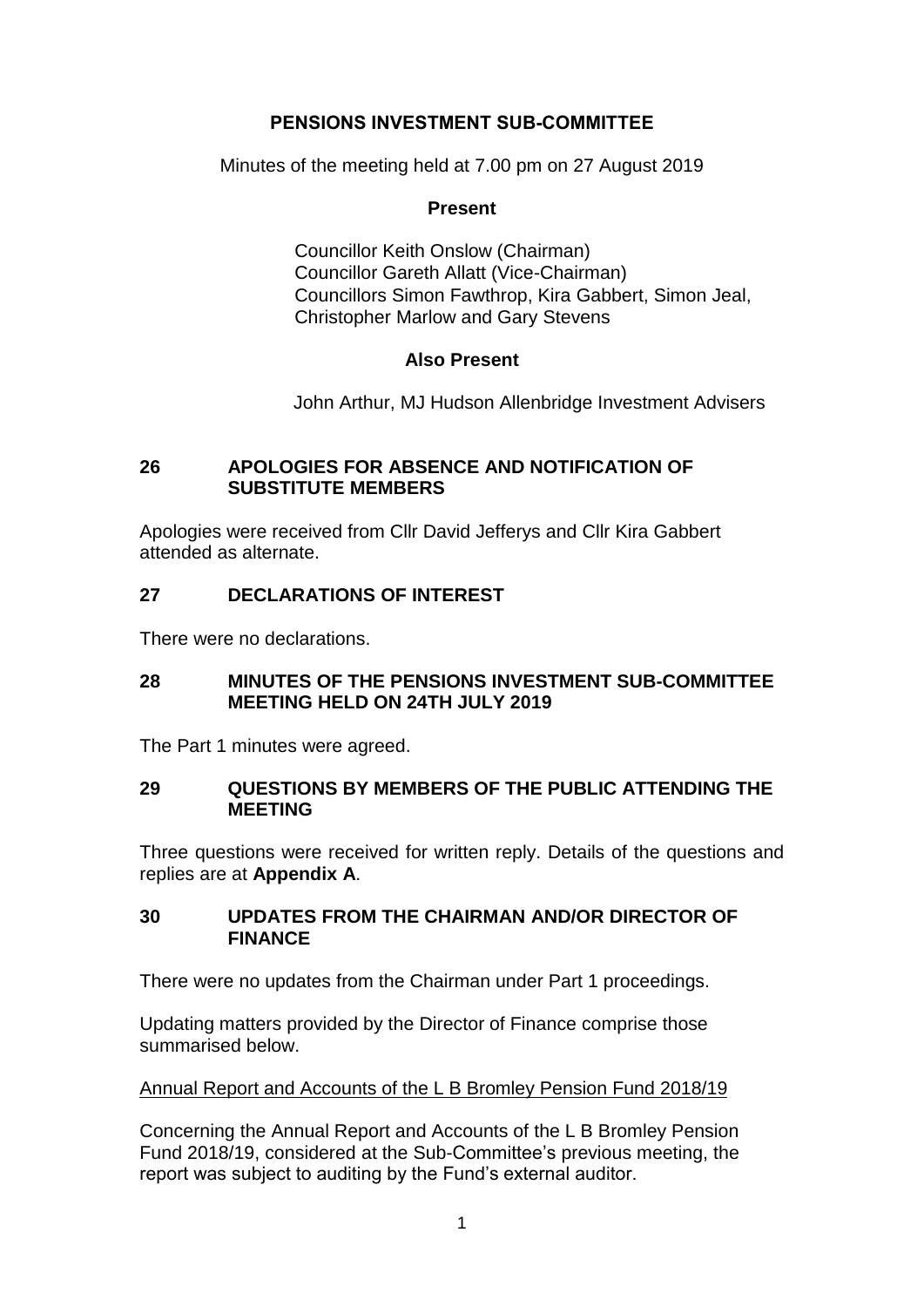It was intended to present the final report to the meeting for approval so it can be published to the Council's website by  $1<sup>st</sup>$  December 2019. However, the external auditors had yet to complete their audit of the pension fund accounts. As the Sub-Committee's next meeting is after the report's required 1<sup>st</sup> December publication date, it was intended to publish the report and accounts following the audit's sign-off.

In the circumstances Members **resolved to delegate authority to the Director of Finance for approving the report, in consultation with the Chairman and Vice-Chairman, following conclusion of the audit.**  (Democratic Services Note: the audited report would then be presented to the Sub-Committee's 3<sup>rd</sup> December meeting for information).

## Good Governance Survey

No further update had been received on governance proposals outlined in the Government's Good Governance survey (highlighted to the Sub-Committee at its meeting on 15<sup>th</sup> May 2019) but the Director would keep Members updated should any significant developments arise.

#### Draft Statutory Guidance

Concerning pooling arrangements, the draft guidance uses terms such as *"best endeavours"* and *"common good"*; however, reference to transfers for the common good of pooling is not now expected to be in the revised Government guidance. Additionally, the April 2020 date for fully transferring assets to pooling bodies is expected to be delayed by a sufficient margin as this date is unrealistic to many local authority pension funds.

## Local Authority Pension Fund Awards

For the third consecutive year, L B Bromley received recognition for the long term performance of its Pension Fund and is in the final shortlist for the LAPF awards. Bromley's performance has recently been highlighted in a professional press article.

## LGPS community document

The Local Government Association Pensions Team recently published a new document called *'the LGPS Community'* which had been produced in response to a request from the Local Government Pension Committee (LGPC). The document's purpose is to explain the relationship between the different bodies making up the Local Government Pension Scheme (LGPS) community. Members were reminded that a link to the document had recently been emailed (the link was also emailed to LPB members).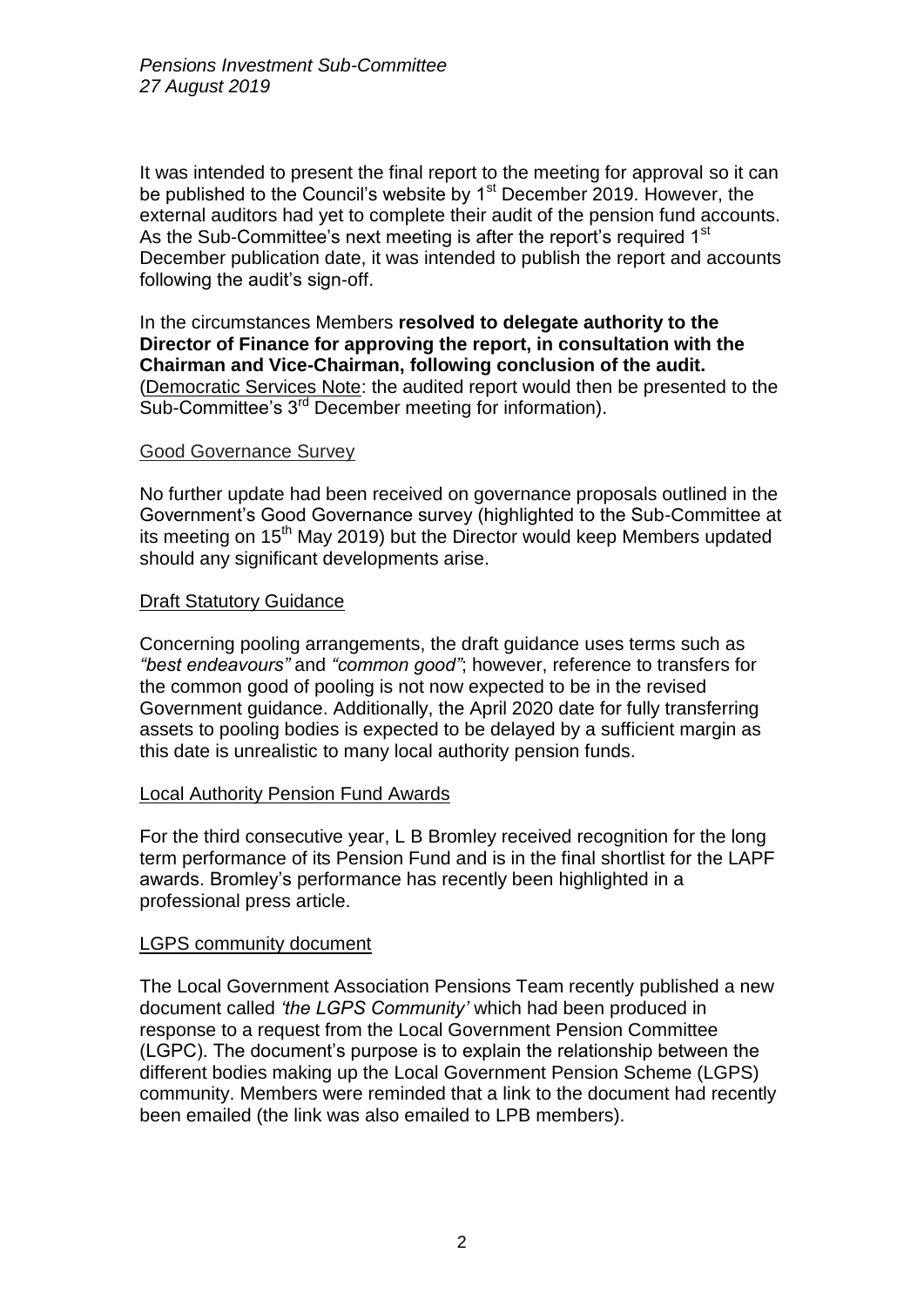# **31 PENSION FUND PERFORMANCE Q1 2018/19**

# **Report FSD19084**

Details were provided of the Fund's investment performance for the first quarter 2019/20. Additional detail was provided in an appended report from the Fund's external advisers, MJ Hudson Allenbridge. In advance of the meeting Members also received Fund Manager Reports on first quarter performance along with a quarterly Sustainable Investment Report from Schroders.

The market value of the Fund ended the June quarter at £1,094m (£1,039.2m at 31<sup>st</sup> March) and had further increased to £1,132m at 31<sup>st</sup> July 2019. The quarter total fund return of +5.60% against a +4.32% benchmark compared to a +3.8% average across the 64 LGPS funds in PIRC's universe. Detail on performance by individual fund managers was appended to Report FSD19084.

The Fund's medium and long-term returns remained very strong overall - the Fund ranking eleventh in the PIRC LGPS universe for the year to 31<sup>st</sup> March 2019, first over three years, second over five years and first over ten, 20 and 30 years. In addition to winning the LGPS Investment Performance of the Year in 2017, the LGPS Fund of the Year (assets under £2.5bn) in 2018, L B Bromley also recently won the Pensions, Treasury and Asset Management Award at CIPFA's Public Finance Awards 2019, recognising the consistent high performance of the Fund.

General financial Information was also appended to Report FSD19084, including final outturn details for the 2018/19 Pension Fund Revenue Account and the first quarter position for 2019/20. Details on Fund membership numbers were further provided along with summarised information on early retirements.

Following the Sub-Committee's previous consideration of Fidelity's Multi-Asset Credit Fund product, the appended report from MJ Hudson Allenbridge provided further comment on the fund.

Concerning admission agreements for outsourced services, the cessation debt and deficit repayment plan for Mytime Active was being finalised for agreement by the Director of Finance, in consultation with the Chairman and the Chairman of General Purposes & Licensing Committee under delegated authority from the General Purposes & Licensing Committee. For GS Plus, the final transfer payment was being considered by the Actuaries and four admission agreements were being arranged in relation to Academies having outsourced services. Discussions were also ongoing for a possible admission agreement following transfer of the Council's adoption service to Coram.

The report also outlined future Fund Manager attendance as:

3rd December 2019 – Baillie Gifford (global equities and fixed income)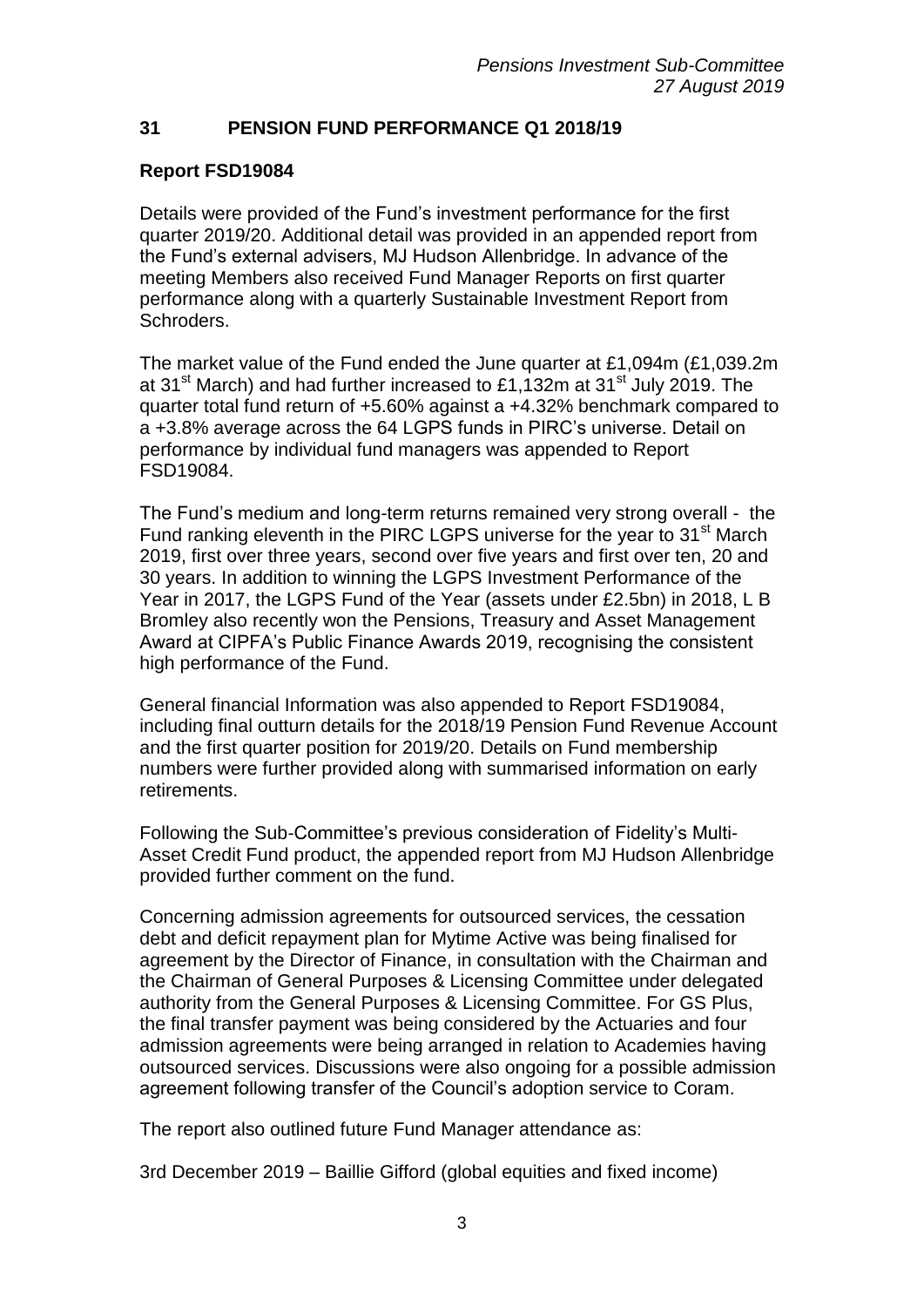*Pensions Investment Sub-Committee 27 August 2019*

3rd January 2020 – MFS (global equities) 13th February 2020 – Fidelity (fixed income, multi-asset income and property).

Mr Arthur indicated that the quarter had been positive for the Fund. Although there are signs of a slowing global economy this had been abated by the promise of further central bank easing. The Fund was performing very well long term. Six of the Fund's seven portfolios outperformed their benchmark in the quarter with only Fidelity's UK property marginally underperforming (the portfolio was funded just over a year ago and given the heavy cost of purchasing property assets, it is too early for performance figures to indicate the managers' true ability). In their performance assessment, MJ Hudson Allenbridge highlighted all portfolio performance green except for Baillie Gifford's Fixed Interest, marked amber. Mr Arthur also highlighted the sale of the Fund's final holding of approx. £11.5m in Blackrock's Global Equity Fund during the quarter (reinvested into Fidelity's Multi Asset Income Fund).

On the Baillie Gifford Fixed Interest allocation, Mr Arthur highlighted that the Manager's return (3.9% in the first quarter, outperforming benchmark by 1.8%) was less than the performance stated by the Fund's custodian BNY Mellon (suggesting some pricing discrepancy which Mr Arthur would look into).

On future outlook, the level of surprise in actions from central banks is low but political events are not so predictable. In terms of global economic slowdown, Mr Arthur felt this would probably not be in the next year or two; however, in maintaining the current extended recovery, there might be repercussions down the line.

In summary, Mr Arthur indicated that all Fund Managers are performing well and that Managers appointed in the past 18 months are achieving in line with what they have been asked to do.

The Director confirmed that the Fund is receiving the level of income needed to meet its liabilities. If the Fund has too much cash it is reinvested.

## **RESOLVED that the contents of the report be noted, including comments from MJ Hudson Allenbridge in their report appended to Report FSD19084 regarding Fidelity's Multi Asset Credit Fund.**

# **32 PENSION FUND - INVESTMENT REPORT**

Schroders were represented for the item by their Fund Manager and Client Director.

Before reporting on performance of their Global Diversified Income mandate (dollar based), Schroders indicated that an equivalent UK based sterling fund was now available. Members had previously agreed Schroders offer to switch the current fund to the sterling fund. Transfer costs would be fully met, and possibly exceeded, by a reduction in Schroders management fees.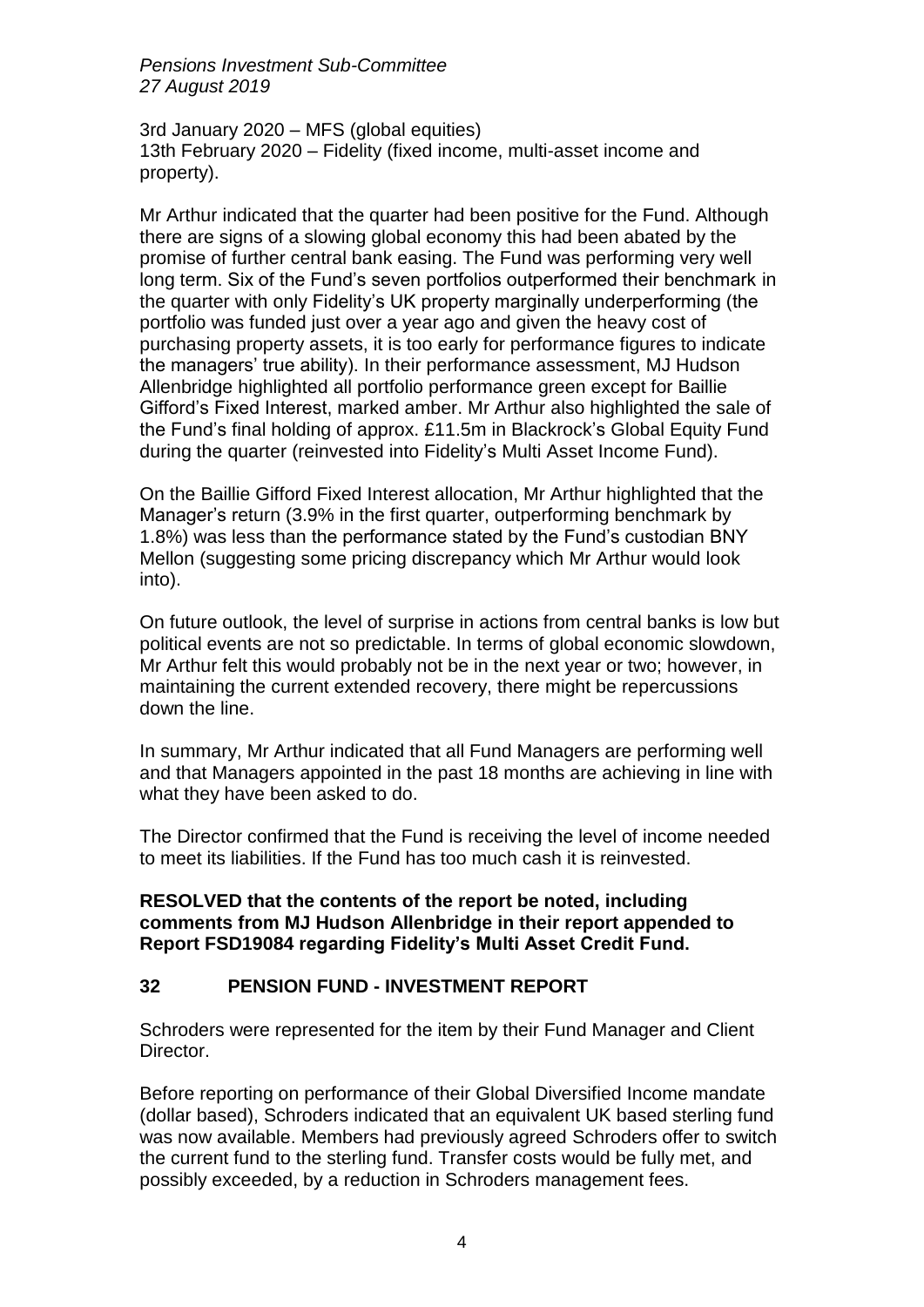Printed copies of the Schroders presentation were circulated to Sub-Committee Members in advance of the meeting. Schroders investment objective for Global Diversified Income comprises:

- an income objective with 3-5% p.a. distribution from coupons and dividends; and
- an objective consistent with a 30% equity/ 70% bond portfolio over a market cycle.

Schroders intend to deliver the investment objective by:

- diversification across a broad range of income generating assets;
- direct investment in underlying securities and active management;
- dynamic asset allocation across economic regimes and market cycles; and
- downside risk management to reduce drawdown during periods of market correction.

A graph included returns from the product since inception in April 2012 along with the fund return (GBP hedged) for Year to Date, I Year, 3 Years, 5 years, and since inception. Details of the fund return (GBP hedged) for each year from 2014 to 2018 were also provided. Although the MAI product had performed poorly in 2018 (-5.6%) the position was now recovered and for the year to date a return (GBP hedged) of 7.7% was achieved. A further slide showed year to date and 12 month contributions to the returns by asset class i.e. Equities, Fixed Income, Hybrids, Alternatives, and Cash and Currency with another slide highlighting yields for certain classes (Equity, Investment Grade, High Yield, Government Bonds, EMD, Alternatives and Hybrids) at points since inception.

Another slide highlighted percentage changes of allocation within asset classes between 31st December 2018 and 31<sup>st</sup> July 2019. Schroders now had a reduced exposure to Equities as of  $31<sup>st</sup>$  July 2019 at 26.5% compared to 28.0% at 31<sup>st</sup> December 2018. Schroders were not now taking so much risk in equities other than for the U.S. Fixed Income had also reduced from 51.3% at 31st December 2018 to 49.0% at 31<sup>st</sup> July 2019 although Corporate Bonds continued to be favoured by Schroders, particularly those in the U.S. Schroders own a lot of 30-year bonds from which they receive significant return. Holdings in Hybrids increased to 13.3% at 31<sup>st</sup> July 2019 from 3.0% at 31<sup>st</sup> December 2018 whereas exposure to Alternatives reduced by -7.6% in the same period. The next slide showed the current allocation by asset class as at  $31<sup>st</sup>$  July 2019.

In transitioning to Global Diversified Income, a further slide showed the current position and weightings of Equity, Fixed Income, Hybrids, Alternatives and Cash for Global Multi-Asset Income and Global Diversified Income. The next slide highlighted Schroders current allocation for Global Diversified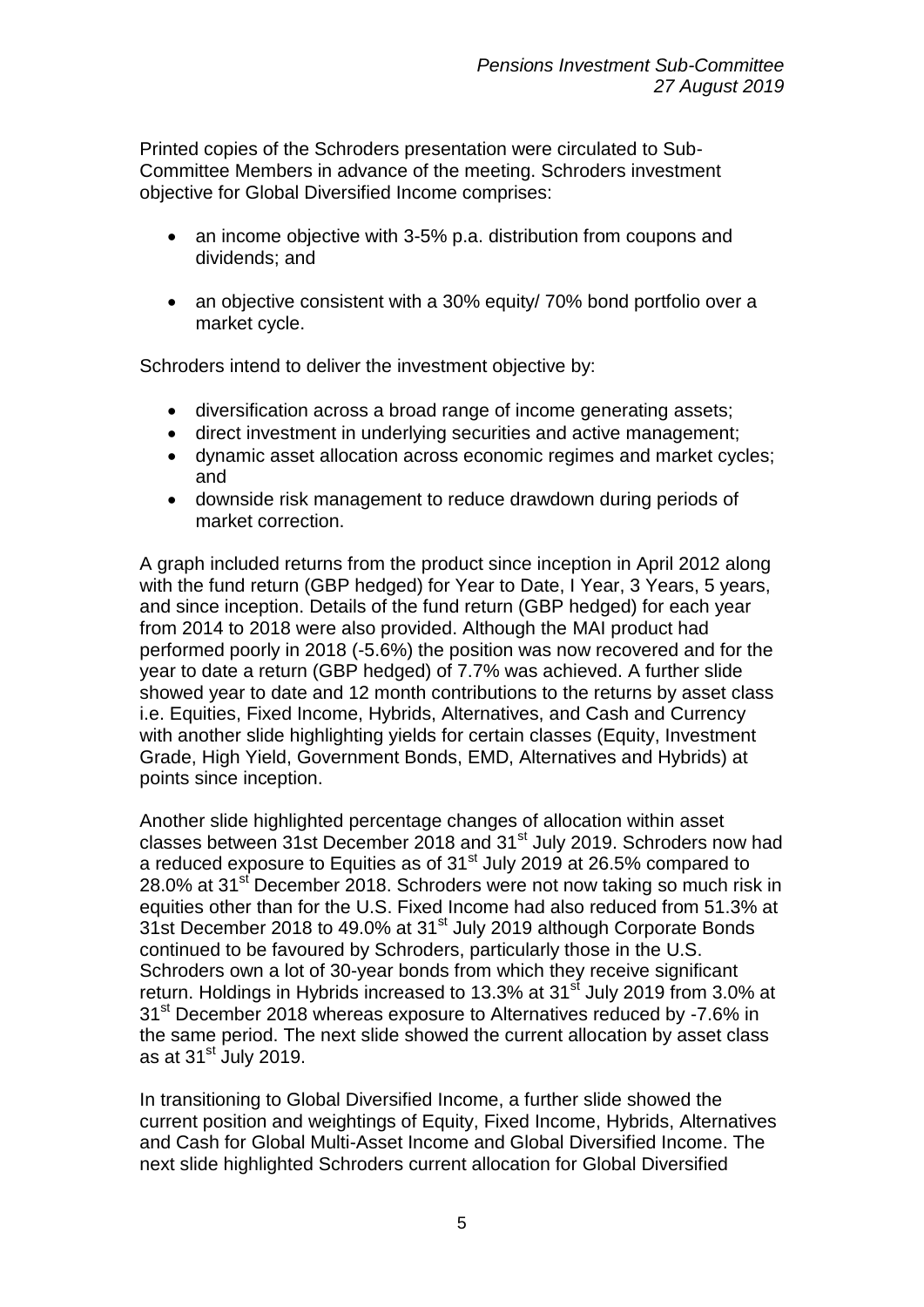*Pensions Investment Sub-Committee 27 August 2019*

Income by Equities, Fixed Income, Hybrids, Alternatives and Cash. With further reference to Schroders transition to Global Diversified Income, details were provided of the difference in currency exposure (sterling and nonsterling) for Global Multi-Asset Income (GBP Hedged) and Global Diversified Income (with no overseas exposure for Global Multi-Asset Income). Further details outlined a breakdown of overseas exposure for Global Diversified Income by currency i.e. USD, JPY, EUR, Emerging Markets, AUD and Other.

The presentation also highlighted attractive income opportunities from high yielding European Equities; an active approach is required and details included sector exposure. Further details were also provided in relation to high yielding Asian Equities. It was felt that Asia had massive potential to continue raising its dividends and pay-out ratios. The slide highlighted that even though Asian dividends have more than tripled over the last twenty years, the region's pay-out ratio remains one of the lowest in the world.

Before global outlook, ESG and appended slides (none of which were covered in Schroders meeting presentation), further details were provided on Hybrids, introduced to fit between Equities and Bonds (in terms of risk).

The Chairman requested a view on infrastructure particularly in light of the Government's pooling requirement and encouragement towards infrastructure investment. Schroders responded. On any underwriting of infrastructure debt, Schroders have a team to invest in debt and to understand the nature of infrastructure debt. On Hybrids, a Member indicated that the asset was impacted hard during the 2008 financial crisis and if a passive investment, Hybrids are high risk. If between equity and bonds, she questioned why Schroders invest in bonds; however, although Hybrids (Preferred Securities) produce a similar yield to High Yield Bonds (Preferred Securities 5.8% and High Yield Bonds 6.3%), it is necessary to be concerned about issuer rating with Preferred Securities typically better. Starting yield is important and with almost 26% invested by Schroders in High Yield Debt (High Yield Bonds) as at 31<sup>st</sup> July 2019 it was necessary to find something else (sensitivity to cyclical risk can be better managed). For Convertible Bonds, Schroders take a conservative approach with investment quite wide. Schroders confirmed that most of the (increased) allocation to Hybrids came from Alternatives.

Concerning High Yield Bonds, Schroders mainly invested in the U.S. These are often referred to as "Junk Bonds" with companies at the lower end – they are not investment grade bonds. The biggest risk is default and they are purely corporate debt.

Schroders confirmed they do not use derivatives although they would be used to hedge equity risk. Mr Arthur confirmed that Schroders were not to use derivatives for income generation in the fund.

Although absolute yield was considered particularly appealing, Schroders focus on value. They expected more dividend cuts in the UK and felt that current dividends are not sustainable. It was suggested a good position if those companies are in dollars. Schroders advised that some are domestic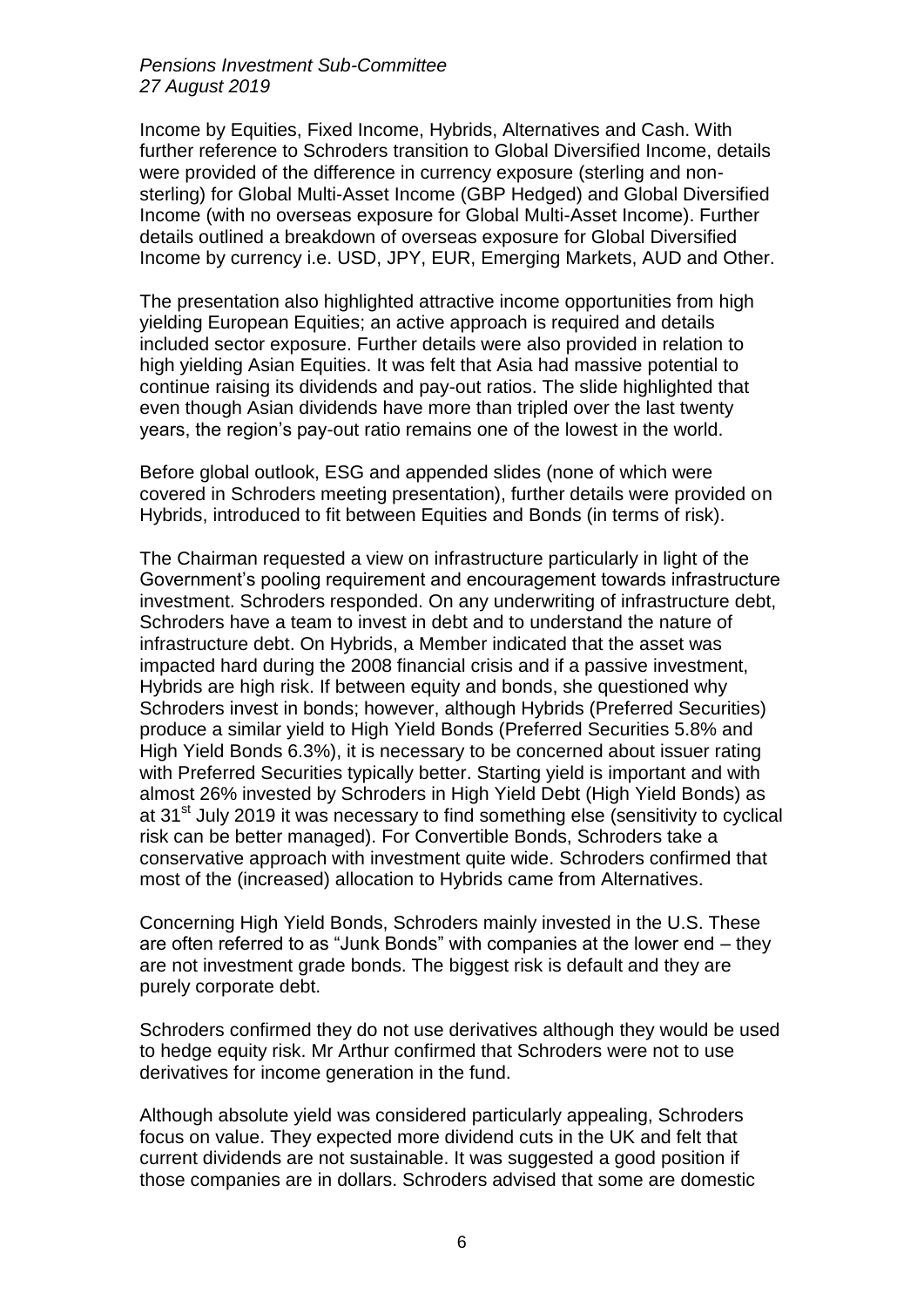companies that do not have revenues and where there are bond yields there was a view that this is an opportunity to reduce dividends. Global growth is low; if it is necessary to reduce, now would be a good time to do so. It was suggested that with Schroders sending representatives to company shareholder meetings it would be possible for Schroders to be able to influence companies to not have a cut in dividend.

Concerning Schroders having a difficult initial period with their mandate the Director of Finance asked what is different now. For global equities, Schroder's indicated that the fourth quarter 2018 was challenging. There were also significant concerns about how Alternatives performed. Schroders was working to get closer to asset performance - they try to be as conservative as possible, sacrificing yield and return to have a better risk balance. Concerned about the global economy, Schroders have also moved to longer end government bonds. Schroders had also added to the Japanese Yen and U.S. Dollar and introduced hedging to the portfolio.

Schroders indicated that the risk exposure for their new UK domicile fund is consistent with MAI fund risk exposure. Currency is to purely manage risk. On marketing the new fund, Schroders felt it important to grow the fund and to have success in local authority Treasury Funds where these have greater discretion to invest. The two funds (Dollar and Sterling) mirror each other in terms of risk and both are run by the same Schroders investments team. Schroders have no exposure to gold (no yield). Schroder's like the U.S. domestic market for returns; Europe and Asia are also high yielding markets. The U.S./China trade war would affect the world. Although Schroders would like to invest outside of the U.S., global market growth was needed.

Schroders confirmed to the Chairman that it would be possible to arrange a meeting towards the end of September/beginning of October about ESG. In thanking Schroders, the Chairman commended their presentation and felt the mandate is going well.

After the Schroders representatives left the room, the Member previously concerned about the Hybrids allocation raised the matter again. She felt that the level of exposure to Hybrids is high risk. However, Mr Arthur advised that Preferred Securities are less volatile than Equities; the Fund will always have investment risk and there might be some negative months. But yields were currently some 4.7% and the approach would try to be defensive. Another Member suggested monitoring the position in reports; if the exposure is too high, the Sub-Committee/Investment Adviser could possibly check. Mr Arthur confirmed to the Chairman that the position with Hybrids is in line with Schroders mandate.

**33 LOCAL GOVERNMENT ACT 1972 AS AMENDED BY THE LOCAL GOVERNMENT (ACCESS TO INFORMATION) (VARIATION) ORDER 2006 AND FREEDOM OF INFORMATION ACT 2000**